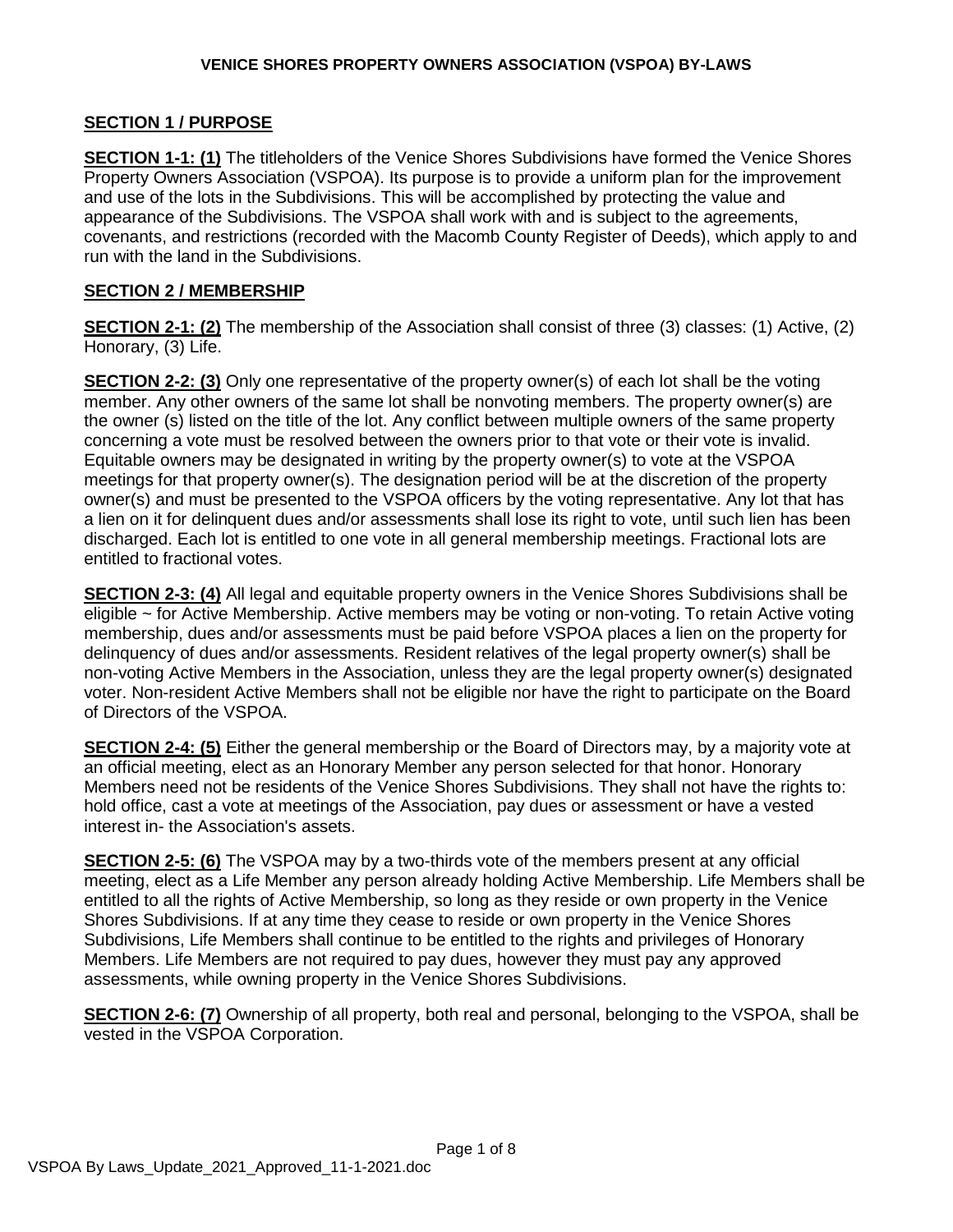**SECTION 2-7: (8)** No membership is transferable.

**SECTION 2-8: (9)** No officer, Director or member of the Association shall use the name of the Association for his/her own personal gain.

# **SECTION 3 / ELECTION AND DUTIES OF DIRECTORS**

**SECTION 3-1: (10)** The directors of this Association shall consist of twenty-four (24) members of the Association elected from the Active voting class of the Membership by the voting members of the Association at a general membership meeting.

**SECTION 3-2: (11)** Not later than the regular **February** Board of Directors meeting, the Board may by a majority vote appoint a nominating committee whose duty it shall be to select nominees for directors. The nominees shall be orally reported to the members at the general membership meeting in May

**SECTION 3-3: (12)** One-third of the Directors shall be elected annually by the voting membership at its May general membership meeting. They shall hold office for three years, from June 1 through and including the last day of May of the third year, or until their successor is elected.

**SECTION 3-4: (13)** If there are fewer nominees than vacant Directors positions, then the election shall be by a show of hands of the voting membership for the entire Directors slate. Election of Directors shall be by secret ballot when there are more nominees than positions available. Each candidate for Director shall be voted on individually and the secret ballots collected. The nominees receiving the greatest number of votes at the Election of the Directors shall be elected as Directors. In the event of tie equal number of votes being cast for two or more nominees involving the final position on the Board, a second vote of the voting members shall determine which of the tying nominees shall serve on the Board. If a second round of voting does not resolve the tie a coin toss will be used.

**SECTION 3-5: (14)** Any Director failing to attend 50% of the previous 12 months meetings of the Board of Directors **MAY** be dropped. It shall require a majority vote of the quorum of Directors present at any stated meeting to remove a Director. Any Director subject to such a vote must be notified by the VSPOA prior to the meeting. A removed Director shall immediately cease to be a Director.

**SECTION 3-6: (15)** In case a vacancy shall occur among the Board of Directors, the vacancy may be filled for the balance of the un-expired term. It will require a majority vote of the Board of Directors at a Board meeting to elect a replacement.

**SECTION 3-7: (16)** The standing Officers of the Association shall consist of a President, Vice President, Recording Secretary, Corresponding Secretary, Record Retention Secretary, and a Treasurer, who shall be elected by the Board of Directors from its membership. It shall be the duty of the Board of Directors to elect these standing officers of the Association at a meeting of the Board of Directors. The Board of Directors may create such additional special officers' positions as it shall deem necessary to conduct the affairs of the Association and elect from the Board to fill that position when appropriate.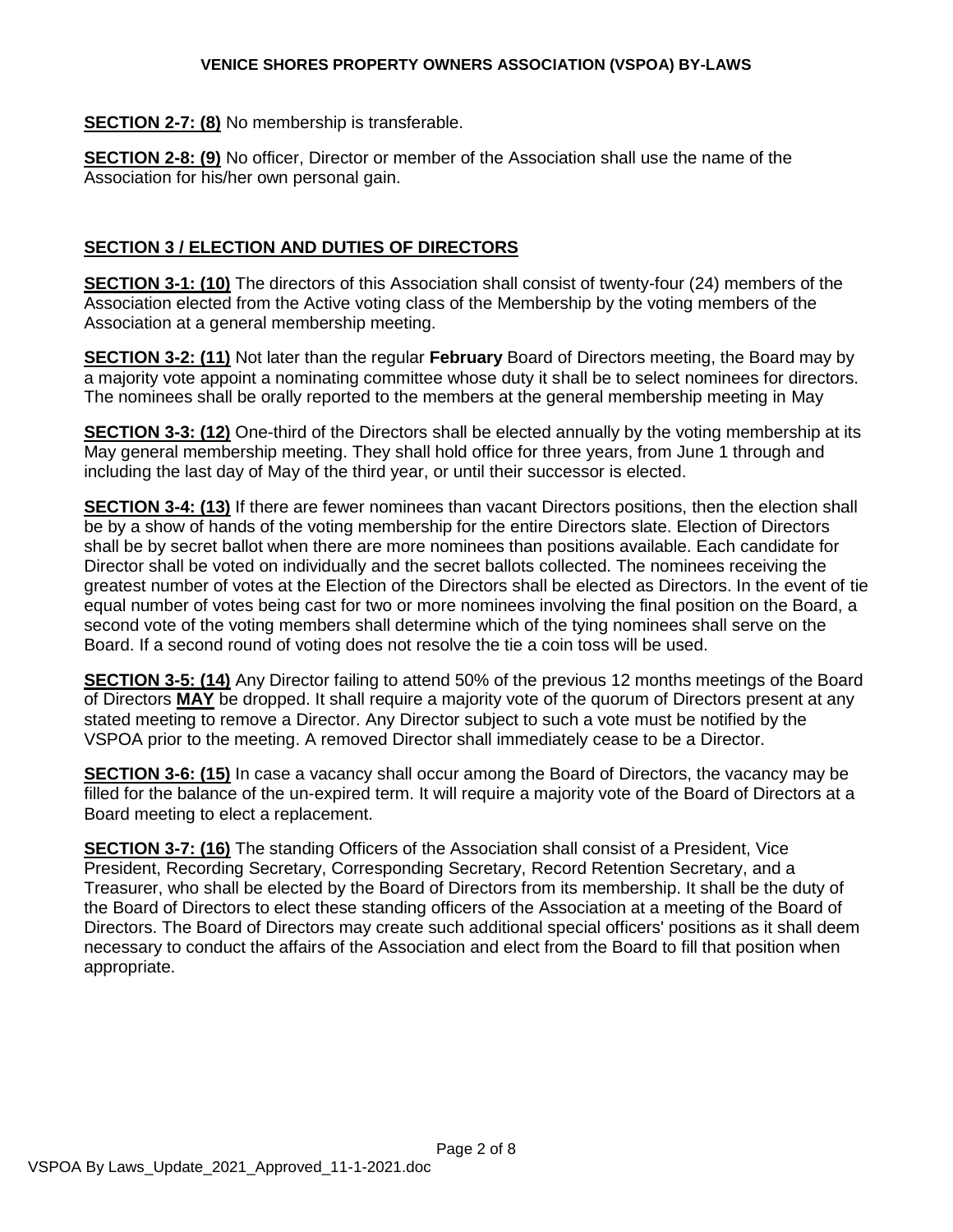**SECTION 3-8: (17)** All Officers shall hold office from June 1, to and including the last day of May of the year following, or until such time as their successors are elected. The offices of President, Vice President, Recording Secretary, Corresponding Secretary, Record Retention Secretary, and Treasurer shall be filled in the order listed above at a special Board of Directors meeting held in conjunction with and immediately following the May General Membership Meeting.

**SECTION 3-9: (new)** At the first regular meeting of the newly elected Board of Directors, the Standing Committee Chairs and Members shall be established and recorded.

**SECTION 3-10: (18)** The fiscal year for the VSPOA shall be the calendar year from January 1 until December 31.

## **SECTION 4 / SALARIES AND EXPENSES**

**SECTION 4-1: (19)** All Officers and Directors shall serve without compensation. The Association or the Board of Directors may provide from Association funds for such necessary incidental expenses as may properly be incurred by such Officers or Directors in the transaction of Association business.

**SECTION 4-2: (new)** All expenditures of the association shall be approved by the board of directors. Expenditures less than \$250.00 may be paid by the treasurer before board approval if they are of a routine nature, such as, but not limited to, postage, stationary, reimbursement of minor directors' expenses, filing fees, bank fees, taxes, etc. These payments will be reported to the board of directors at the next scheduled board of directors meeting.

**SECTION 4-3: (new)** All expenditures over \$250.00 shall be presented to the board of directors for approval prior to payment. For expenditures of an emergency nature over \$250.00, the President and/or Treasurer shall attempt to contact the standing officers of the board of directors, a minimum of two (2) additional officers, to obtain verbal approval to pay the expenditure. The nature of the expenditure and the amount shall be presented at the next scheduled board of directors meeting for review and approval.

## **SECTION 5 / QUORUMS AND PROXIES**

**SECTION 5-1: (20)** Eight (8) Directors present in person shall constitute a quorum for the transaction of business at meetings of the Board of Directors. Unless otherwise stated in the By-laws, a simple majority of the voting Directors represented at the Board of Directors meeting shall decide issues before the Board.

**SECTION 5-2: (21)** The use of proxies at Board of Directors meetings or general membership meetings is not allowed. However, at a general membership meeting, completed ballots can be delivered in person by the voting member, by another VSPOA member, or by mail, provided they are received in time to be counted at the meeting. All directors and members are urged to attend and participate in meetings of the Association or Board.

**SECTION 5-3: (22)** Twenty (20) voting members of the Association shall constitute a quorum for the transaction of business at any general or special meeting of the VSPOA membership.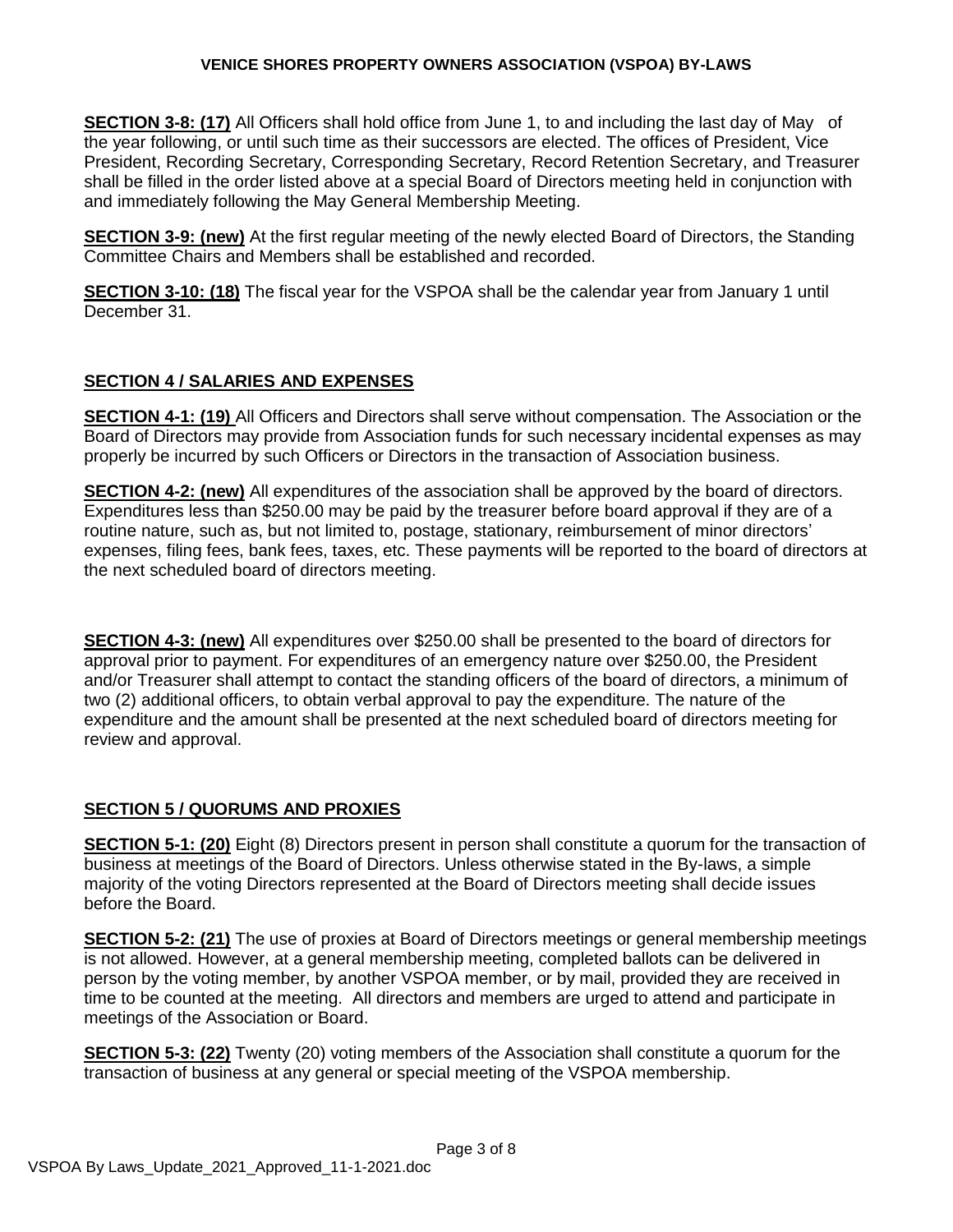### **SECTION 6 / DUTIES AND POWERS OF OFFICERS AND DIRECTORS**

**SECTION 6-1: (23)** The Board shall conduct the affairs of the VSPOA in accordance with the VSPOA By-Laws and appropriate statutes made and provided by the State of Michigan.

**SECTION 6-2: (24)** The President shall preside at all meetings of the VSPOA and of the Board of Directors. He/she shall appoint Standing and Special Committees and shall be an ex-officio member of such committees. A recommendation to remove a committee member before the expiration of his or her term with cause can be made at the discretion of the President or the Board of Directors. Any such removal shall be subject to a majority vote of the Board of Directors. When needed the President shall call meetings of the Board of Directors and the President must call a Special Meeting of the Board at any WRITTEN request of not less than three members of the Board. It is the President's duty to carry out the directives of the Board, and in general to conduct the affairs of the Association in a manner consistent with the authority and responsibility pertaining to the office. The President has the authority to execute documents for the VSPOA. The President shall provide a verbal summary of the past year at the annual meeting of the general membership.

**SECTION 6-3: (25)** The Vice President, in the absence of the President, shall assume the duties of the President and act as Chair of the meeting, including the authority to execute documents for the VSPOA. The Vice President shall maintain a list of potential Board of Director members. The Vice President shall give notice to Directors of all meetings of the Board of Directors.

**SECTION 6-4: (26)** The Recording Secretary shall attend all Board of Director and general membership meetings, and at such meetings keep a true and accurate record of their proceedings. The Recording Secretary shall regularly report those records to the Board of Directors. In the absence of the Recording Secretary the President or Chairperson of the meeting shall appoint a member of the Board of Directors as Acting Recording Secretary.

**SECTION 6-5: (27)** The Corresponding Secretary shall give notice of all General Membership meetings of the Association. The Corresponding Secretary shall keep a complete list of all members of the Association, with their addresses. The Corresponding Secretary shall draft and mail correspondence as directed by the President or the Board of Directors. The Corresponding Secretary shall report at each Board meeting on current correspondence issued. A copy of the current VSPOA correspondence shall be made available for review at the Board of Directors meetings. This office shall be responsible for the publication of periodic newsletters.

**SECTION 6-6: (new)** The Record Retention Secretary shall be responsible for maintaining all required VSPOA business information per the VSPOA Information Retention Policy / Procedure (VSPOA-IRP/P). This includes the collection, processing, and storage of all relevant information as described in the IRP/P.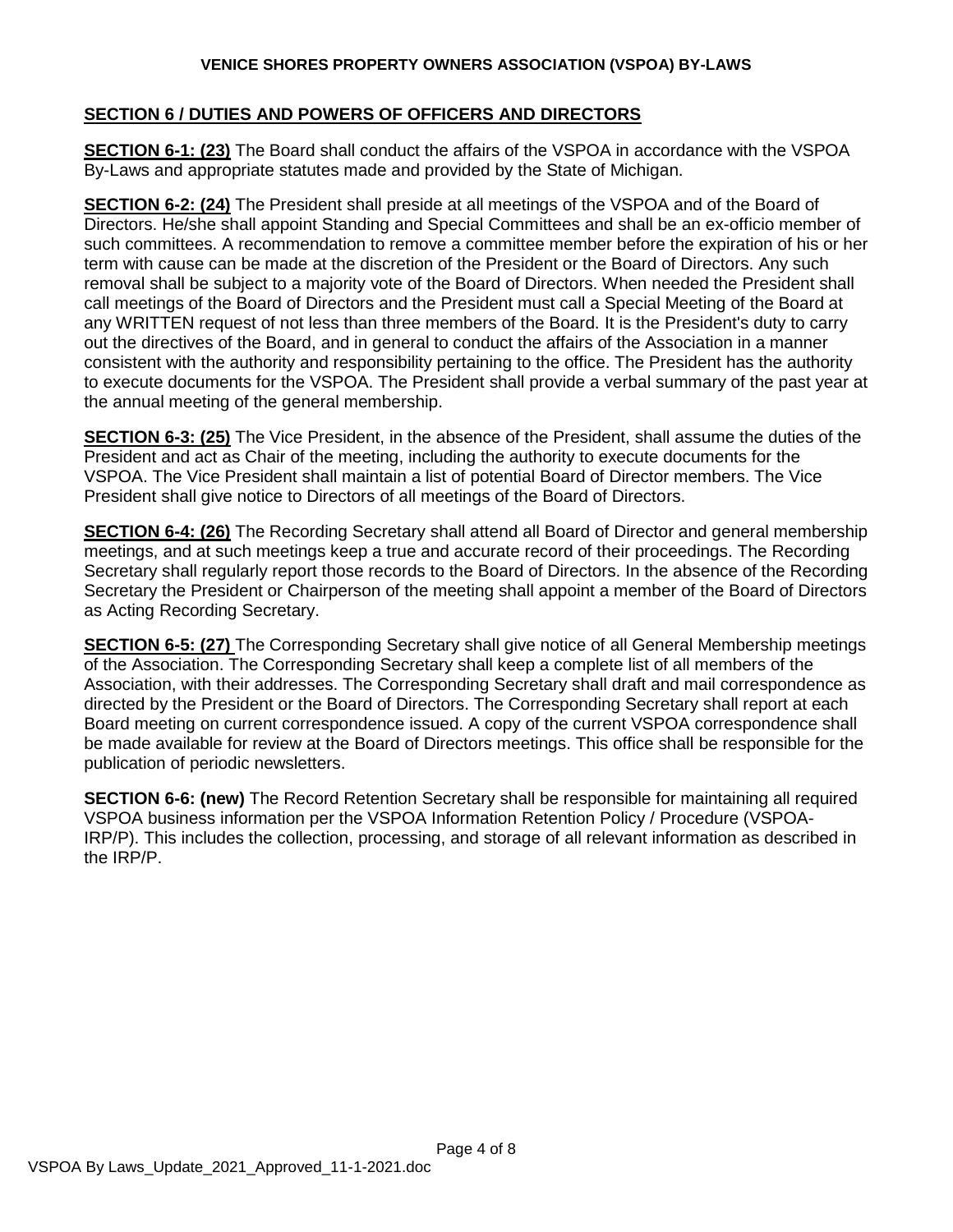**SECTION 6-7: (28)** The Treasurer shall collect all moneys due to the Association and shall keep account of all moneys received by and expended for the use of the Association. The Treasurer shall make disbursements only upon checks issued by the Treasurer and approved by the Board of Directors. When the term of the office expires, the Treasurer shall promptly deliver to the successor all moneys, books, papers, and other property belonging to the Association that may then be in the Treasurers possession or under the Treasurers control. In the absence of such successor, the Treasurer shall deliver all moneys, books, papers and other property upon the order and direction of the Board of Directors. In the absence or incapacity of the Treasurer, the President, Vice President or Recording Secretary may be authorized by the Board of Directors to issue checks or to perform such other duties of the Treasurer due to the absence or incapacity of the Treasurer. At the discretion of the Board of Directors, the Treasurer shall give a bond in such sum as the Board deems necessary and the cost of such bond shall be paid from the funds of the Association. All moneys of the Association shall be deposited in an account approved by the Board of Directors. The Treasurer's accounts shall be audited at least annually by a competent auditor selected by the Board. The Treasurer shall make regular reports to the Board of Directors on the status of the accounts being managed. The Treasurer shall have the authority to file all legally required documents on behalf of the VSPOA Corporation.

**SECTION 6-8: (29)** Any Officer or Director, at the direction of the Board, may execute specific documents for the VSPOA.

**SECTION 6-9: (30)** The duty of positions other than the President, Vice President, Recording Secretary, Corresponding Secretary, Record Retention Secretary, and Treasurer shall be set forth by the Board of Directors.

**SECTION 6-10: (31)** The voting membership may remove from Office any Officer or Director whenever, in its judgment, the welfare of the Association requires such removal. A statement signed by at least twenty (20) voting members must set forth the intention to ask for such removal. It shall be filed with the Corresponding Secretary, or with the President, or with any member of the Board of Directors, and shall be read at the next meeting of the Board of Directors. The general membership must be notified that this issue shall come up at the stated general membership meeting. At the next general membership meeting of the Association, the general membership may proceed by a vote of not less than two-thirds of the voting members present, to carry out and put into effect such removal.

**SECTION 6-11: (32)** A Director is not personally liable to the corporation or any of its members for monetary damages for a breach of the Directors fiduciary duty. This provision shall not eliminate or limit the liability of a Director for any of the following: (1) a breach of the Directors duty of loyalty to the VSPOA; (2) acts or omissions not in good faith or that involved intentional misconduct or a known violation of the law; (3) a violation of Section 551 (1) of the Michigan Corporation Act; (4) a transaction from which the Director derived an improper personal benefit; (5) an act or omission occurring prior to January l' 1988; and (6) an act or omission that is grossly negligent.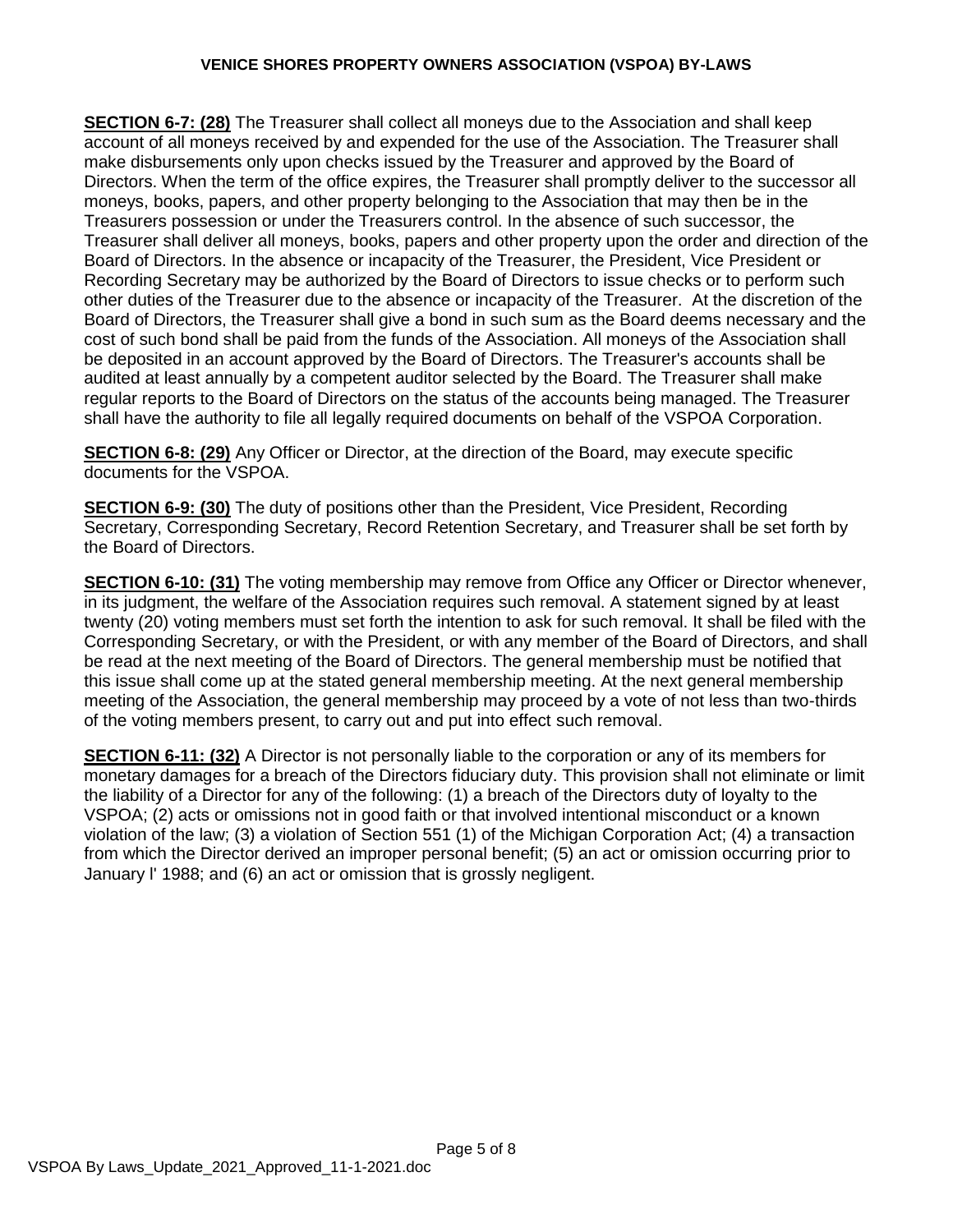**SECTION 6-12: (33)** An Officer, Director, Committee Member and/or VSPOA Member shall, upon approval by the Board of Directors, be indemnified for any judgments, fines, or costs incurred (including reasonable attorney fees) in connection with any action, suit or proceeding in which he/she was included as a result of his/her Board approved action. In furtherance hereto, the Board of Directors shall acquire and maintain additional Officers and Directors Liability Insurance Coverage, if required, for all of its officers and directors, to provide for indemnification in the event of any action, suit, or proceeding in which he or she may be included as a result of his or her position as an officer and/or director of VSPOA. Provided, however, said Officer and/or Director acted in good faith and in a manner which he/she reasonably believed to be in or not opposed to be in the best interest of the VSPOA. Provided, further, no indemnification shall be made in respect of any claim, issue or matter where such Officer and/or Director shall have been adjudicated to be liable for gross negligence, or willful misconduct in the performance of his/her duty to VSPOA.

# **SECTION 7 / STANDING COMMITTEES**

**SECTION 7-1: (34)** Standing Committees shall report to the Board of Directors at each Board meeting. They shall report to the general membership meetings at the Boards discretion. The committees shall be: Building; Canal; Civic Affairs; Maintenance; Welcoming; Deed Restriction Violation; and Events.

**SECTION 7-2: (35)** The Building Committee is responsible for reviewing and approving all construction plans/permits within the Venice Shores Subdivision including but not limited to building, fence, decks, seawall, dredging, hoists, covered boat wells, etc. to ensure compliance with Venice Shores Subdivisions Deed Restrictions. When such plans/permits comply with the Venice Shores Subdivisions Deed Restrictions, the committee shall mark such plans/permits as compiling with the current VSPOA Deed Restrictions with approval by two (2) of the committee members

**SECTION 7-3: (36)** The Canal Committee is charged with overseeing that the proper usage and conditions of the canals are maintained.

**SECTION 7-4: (37)** The Civic Affairs Committee is charged with keeping the Board and its Officers apprised of local events and affairs that may impact the VSPOA or its members.

**SECTION 7-5: (38)** The Maintenance Committee is charged with maintaining the physical equipment of the VSPOA and the common land areas of the Venice Shores Subdivisions.

**SECTION 7-6: (39)** The Welcoming Committee is charged with providing local community and VSPOA information to the new residents in the Venice Shores Subdivisions.

**SECTION 7-7: (new)** The Deed Restriction Violation Enforcement Committee will be appointed by the board of directors. This committee will consist of at least one (1) officer of the Board of Directors, the Chair or representative of the Canal Committee, and one other Board of Director Member. The committee will respond to possible deed restriction violations throughout, as reported, as well as a minimum of one (1) complete subdivision review conducted by the  $10<sup>th</sup>$  of June. This committee will follow the appropriate enforcement procedure approved by the Board of Directors.

**SECTION 7-8: (new)** The Events Committee and/or Coordinator(s) are charged with developing and coordinating special events for the residents of Venice Shores. All events must be approved by the Board of Directors prior to scheduling the event.

**SECTION 7-9: (new)** The Board of Directors has the authority to assign additional duties as required to any standing committee. The Board of Directors, by majority vote present, may appoint non-board members to standing committees as Chair and/or Members.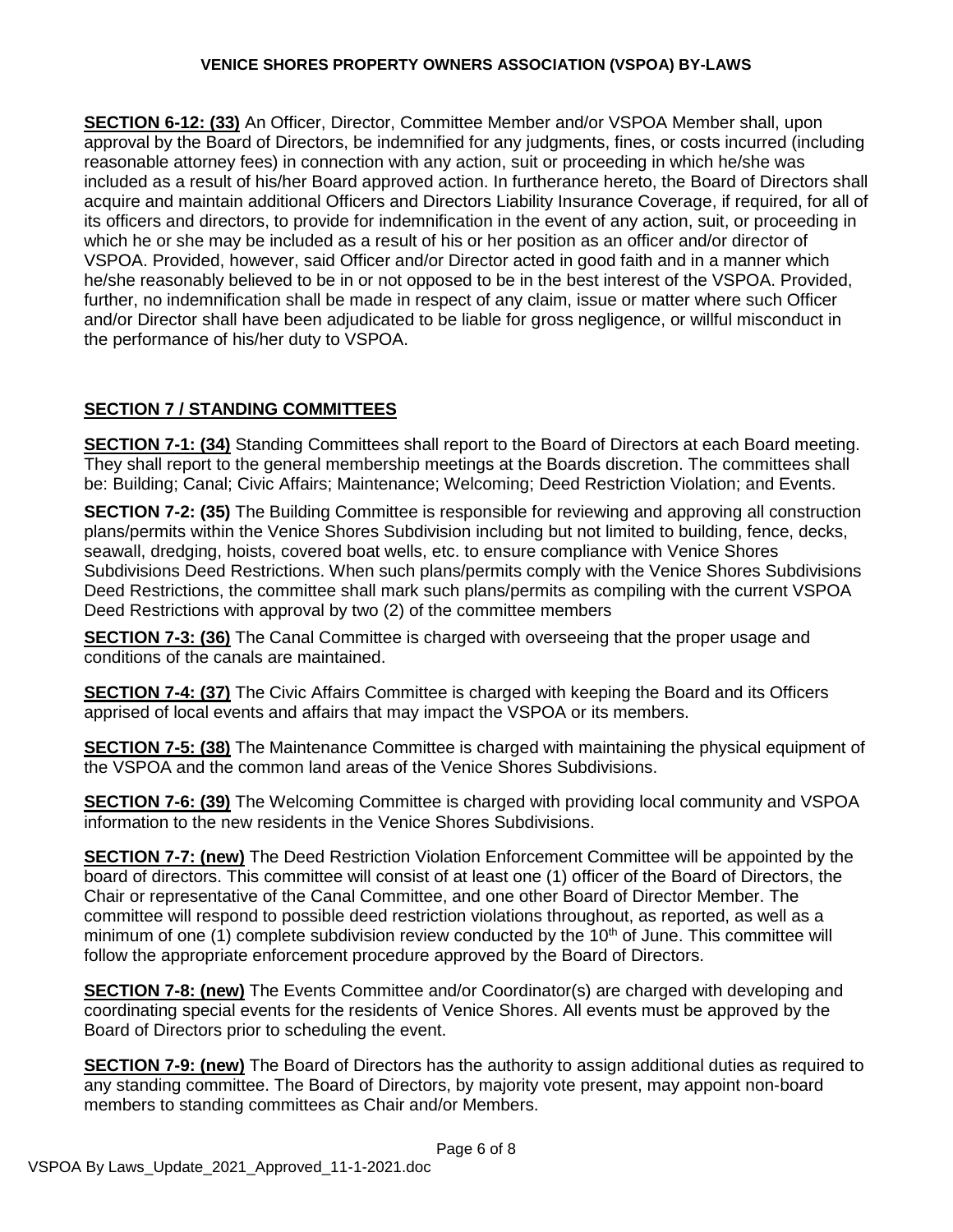### **SECTION 8 / ASSOCIATION AND BOARD OF DIRECTORS MEETINGS**

**SECTION 8-1: (40)** The general membership shall meet at the time and location as approved in Section 8-3 in May for the purpose of electing a Board of Directors. They shall meet at the time and location as approved in Section 8-3 in November to set dues and/or known assessments for the following year. The November meeting shall be the annual meeting. The Board of Directors will notice, by mail, the May and November meeting time and dates at least 10 days prior to the meeting. Meetings shall be at the designated time and place in the notification. Additionally, they shall meet on other such dates set by the President or the Board of Directors. The general membership may by a majority vote at any general membership meeting, set the time and place of additional general membership meetings. Notice of such meetings shall be mailed to all members at least ten (10) days before the date of the meeting.

**SECTION 8-2: (41)** Special meetings of the general membership may be called by a majority of the Board of Directors, whenever such a meeting seems necessary or advisable. A special meeting shall also be called by the Corresponding Secretary at the written request of twenty (20) voting association members. In any case, the Corresponding Secretary shall mail notification to the membership of the Association at least ten (10) days before the date set for such a special meeting.

**SECTION 8-3: (42)** The Board of Directors shall meet as often and at such time and place as the President or a majority of the Board decides, but it must meet in December and at least once in each other quarter of the calendar year. The location and time of the regular board of directors meetings will be approved by the board of directors at the June meeting. The approved location and time will be in effect until June of the following year. In the event that the meeting location becomes unavailable or undesirable during the one-year period, the Board, by a majority vote, may establish an alternate location for the remainder of that period. For non-standard meetings each Director will be notified either by telephonic message, written notice, or electronic notice at least 72 hours before the meeting. The May and November general membership meetings shall count as Board of Directors meetings.

## **SECTION 9 / DUES AND ASSESSMENTS**

**SECTION 9-1: (43)** The dues and/or assessments for the VSPOA are required equally from each full lot as platted and proportional by percentage of area of a full lot for each fractional lot owned.

**SECTION 9-2: (44)** The dues and known assessments shall be set by the voting membership for the following year at the November general membership annual meeting. The Board of Directors may pursue additional assessments when necessary .The Board of Directors acting for the VSPOA may levy those assessments whenever in its judgment such assessment may be necessary or expedient for the benefit of the VSPOA. The sum total of such assessments in anyone fiscal year may not exceed twice the amount of the annual dues. Any proposed assessment that will cause the sum total to exceed twice the annual dues shall require the majority approval of the voting membership at a general membership meeting. The Board of Directors is required to mail notification to the voting members of all known pending dues and/or assessment votes ten (10) days prior to such a vote.